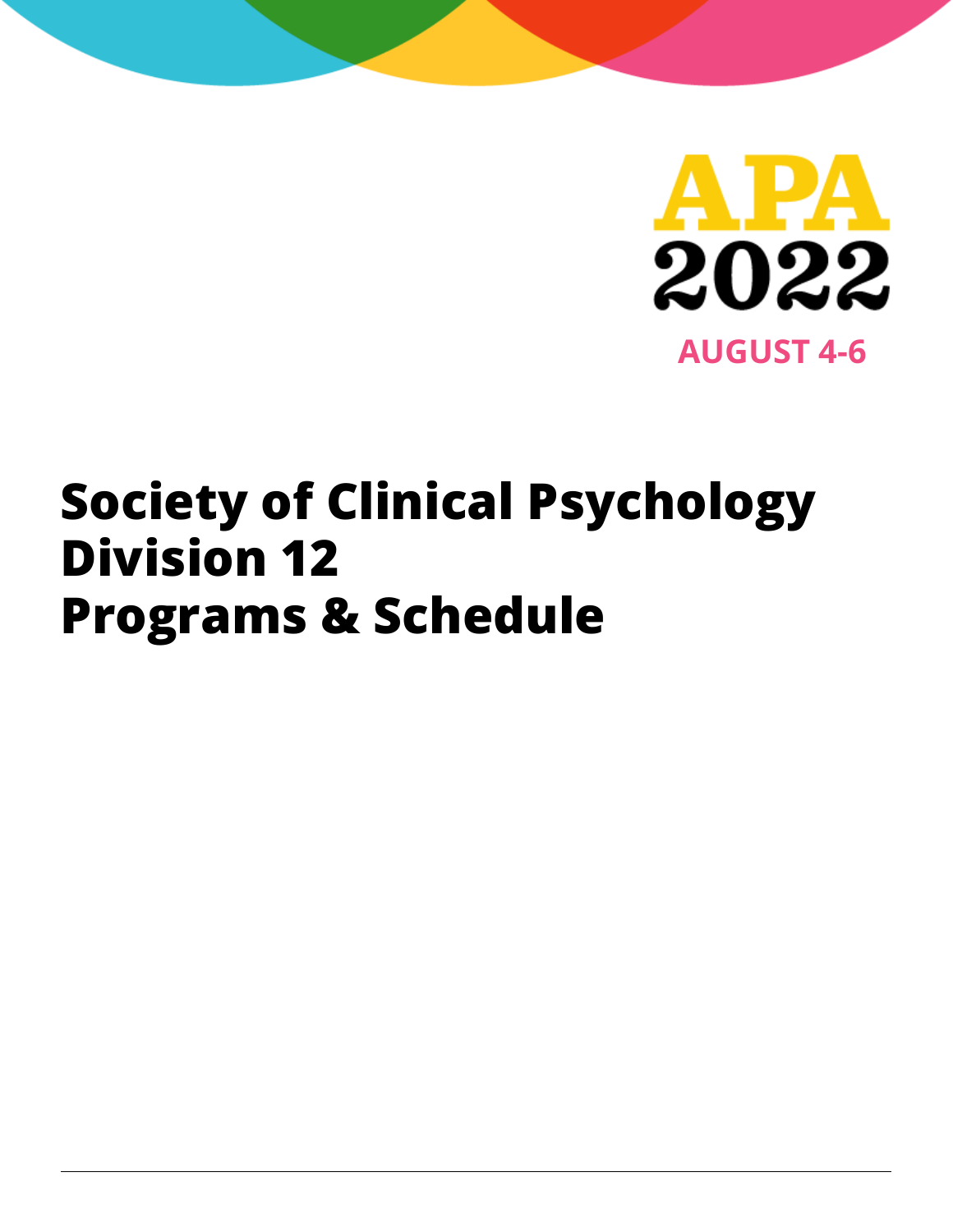## **Table of Contents**

| Welcome to Minneapolis                   |          |
|------------------------------------------|----------|
| About the Society of Clinical Psychology | 2        |
| Registering for the Convention           | 3        |
| Agenda at a Glance                       | $4 - 5$  |
| <b>Programming Details</b>               | $6 - 11$ |
| Pre-Convention Workshop                  | 12       |
| Awards Ceremony and Social Hour          | 13       |
| Membership Categories                    | 14       |

### A Note from your 2022 Program Chairs

We are excited to invite you to join your colleagues for a wonderful educational and career-building experience at the 2022 APA Convention in Minneapolis, MN. The 2022 SCP Program was created to offer culturally diverse and broad opportunities for learning, as well as opportunities to network with both old and new colleagues and leaders in the field.

M

2022

We are pleased to have high quality symposia, workshops, and individual presentations in this year's SCP (Division 12) Program. This year's programming includes presentations related to trauma and its effects, diversity and commonality in assessment and delivery of services, use of technology in clinical practice, development of ethnocultural sensitive scientific practices, and issues related to students and early-career clinicians. In particular, we hope you will join us and benefit from our Presidential Address by Dr. Kalyani Gopal and keynotes by our invited speakers. We are honored to have Dr. Debra Kawahara and Dr. Thema Bryant.

We look forward to seeing you in August!

*Your 2022 Program Chairs Dr. Fahad Khan and Assistant Chair Marc Chaney, MA*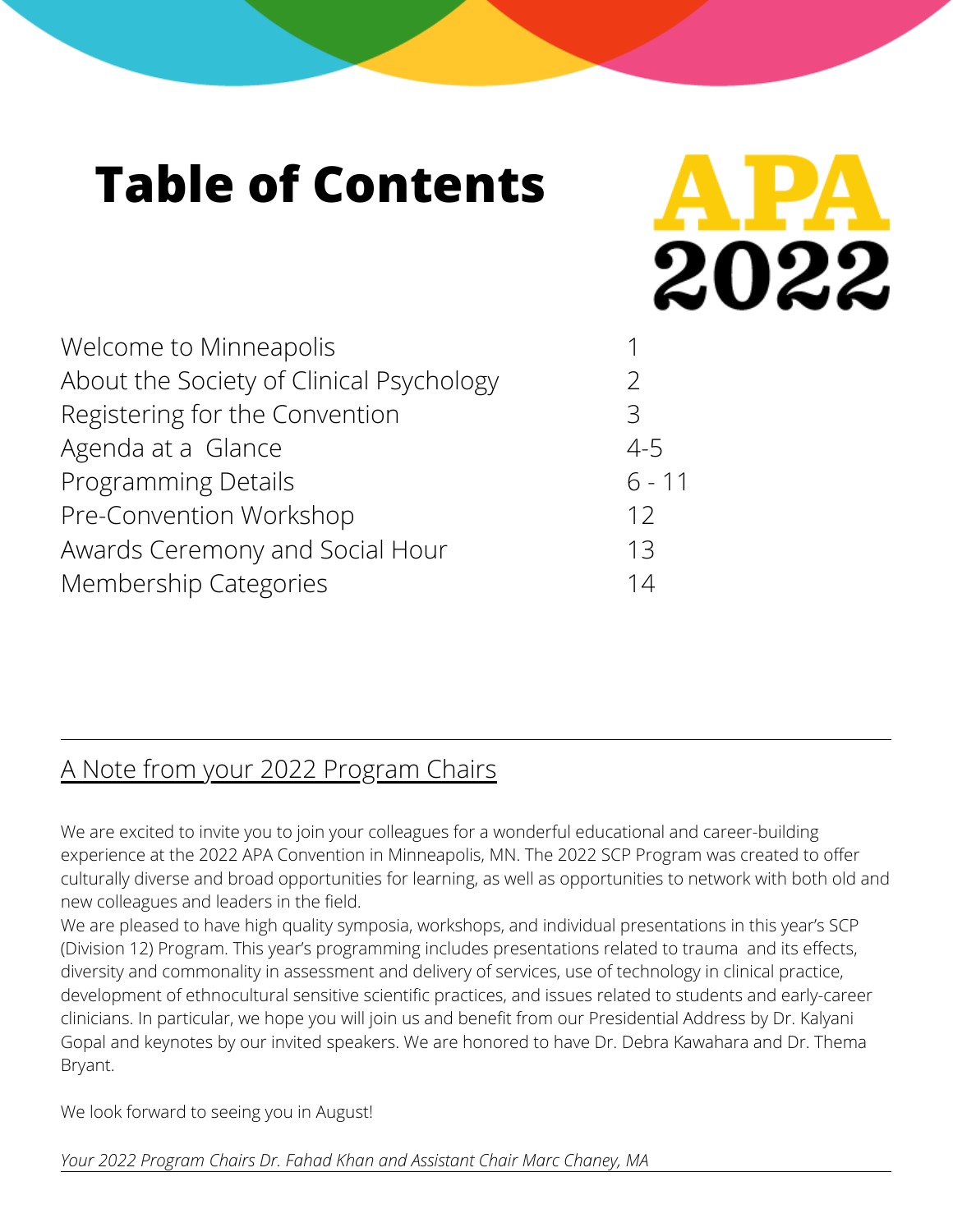## **Welcome to the 130th APA Annual Convention**

2022

Welcome to the 130th APA Annual Convention in Minneapolis, Minnestota! This year's theme for SCP is focused on addressing competencies for clinical psychologists within the lens of trauma, intersectionality, and social justice issues.

SCP is very proud of our Program Chair, Dr Fahad Khan and co-chair, Marc Chaney, MA who have put together a fabulous program which lends itself to open dialogues, difficult conversations, and critical discussions in our field. We hope to raise the bar on clinical and research expertise and impartation of knowledge. Education happens not only within the university and therapeutic settings, but at a much larger community setting to which we all belong. Our Program Chairs have superbly handled the myriad of challenges of tasks during this COVID-19 year and shown how programming can be very successfully executed with aplomb and flair! Thank you, Dr Khan and Marc!! We are immensely grateful for your time, generous level of accessibility, and commitment to SCP.

SCP is fortunate to have many luminaries and innovators as members of our Division. Therefore, there are many incredible presentations, keynote addresses, invited addresses, and events occurring during the 2022 Convention. Beginning with the Pre-Convention Workshop by the highly acclaimed Dr Lenore Walker (and myself), we open the SCP programming with "Addressing Social Justice Issues as Clinical Psychologists: Advances in Assessment and Treatment" during which we will tackle the importance of clinical assessment of the twin crimes of gender-based violence namely, domestic violence and human trafficking. Keynote addresses are being given by two powerful speakers and members of SCP; Dr Thema Bryant and Dr Debra Kawahara. We are excited about our future APA President (2023) Dr Thema Bryant who will speak on: "The State of Clinical Psychology: Trauma-Informed Liberation-Oriented Care." and Dr. Debra Kawahara, APA Board of Directors MAL, speaking on: A Call to Action: Future Directions of Clinical Psychology" where she speaks to us about clinical psychologists addressing real world problems. Both speakers will speak to our future as clinical psychologists. These exciting keynotes are a tantalizing sample of what is to come for the week. Presenters will be addressing cultural competencies for working with Black Youth, suicide assessment digital assessments, therapeutic considerations in working with minority religious populations, dealing with discrimination, and especially for our graduate students and ECPs, internships and training in competencies. Also, for ECPs and graduate students , we will again have our annual Speed Mentoring Event.

Perhaps the best part of attending APA is the opportunity to network with like-minded psychologists, engage in career building and developing relationships. Don't miss our exciting social events this year especially our Awards ceremony and social hour in our very large Division Suite at the Hilton Minneapolis Hotel! We are proud of this years's stellar Awardees. I will be delivering the Presidential Address, speaking on clinical psychologists within the global arena. On behalf the Board of SCP and our wonderful Executive Director, Tara Craighead, I look forward to engaging with you at APA!

Warmest regards, Kalyani Gopal, PhD, HSPP, President, 2022, SCP, APA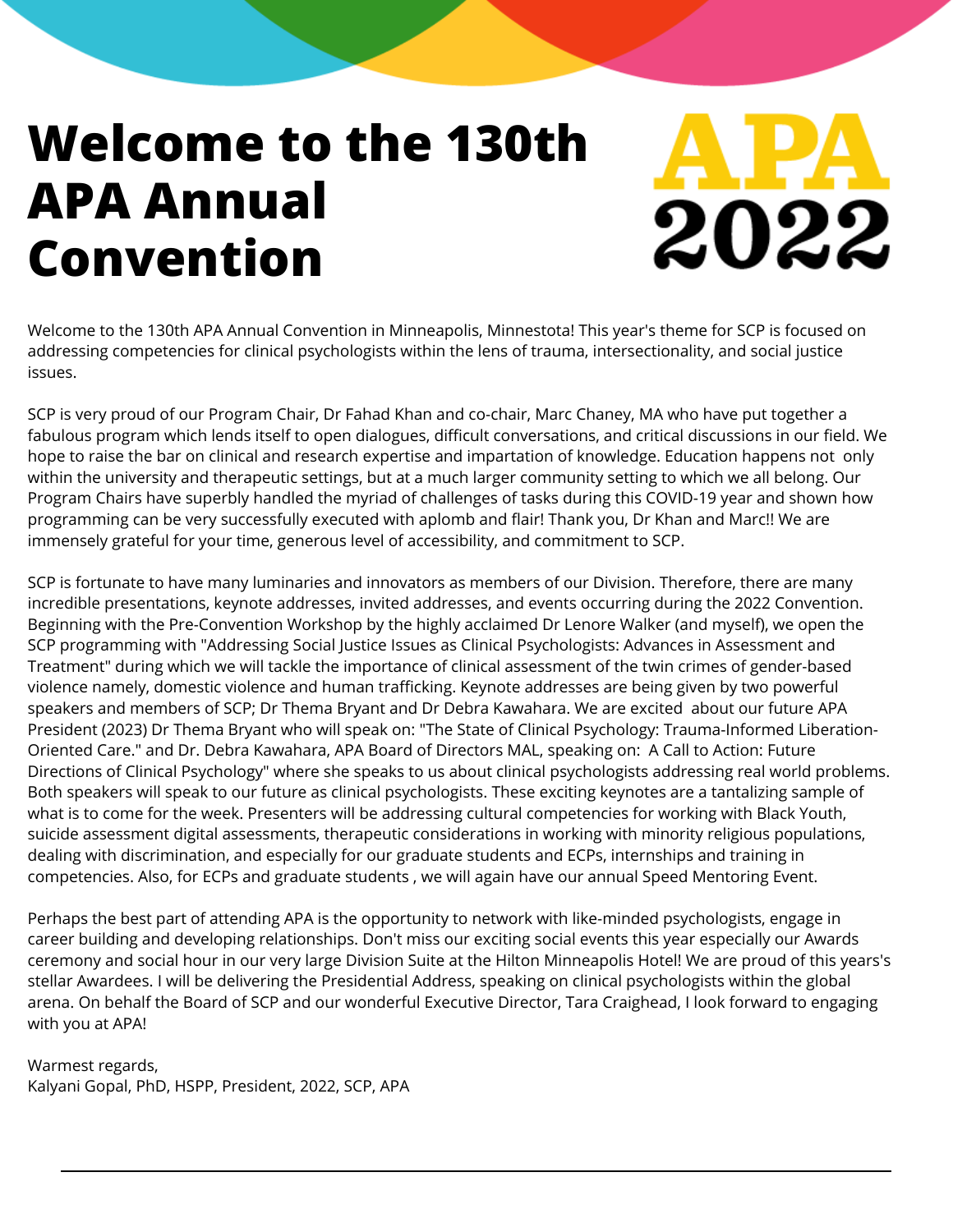## **About SCP**

With more than 3,000 full time members and 500 student members, The Society of Clinical Psychology is one of The American Psychological Association's largest divisions, representing the science and profession of clinical psychology to the APA and the public.

## **Membership expanding Sections Benefits**

### **PUBLICATIONS**

- The Society's Newsletter: The Clinical Psychologist
- Journal: Clinical Psychology: Science and Practice.

### **CONTACTS AND NETWORKING**

Members network with more than 4,000 colleagues to advance clinical psychology as a science and profession and may list their practice in the Society's directory.

### **AWARDS**

Eight annual awards includes: 4 Senior Awards, 1 Mid-Career Award, and 4 Student Awards.

### **MENTORSHIP PROGRAM**

Mutual benefits are cultivated when members with common areas of interest are matched. Members are paired across all professional levels and encouraged to participate at any point in the lifespan.

### **FELLOW**

The Society encourages members who have made significant contributions to apply for election to APA Fellow Status.

### **CE SEMINARS**

The Society offers a variety of Continuing Education opportunities.

### **APA CONVENTION PROGRAMS**

The Society sponsors excellent continuing education workshops prior to and during the APA Convention, as well as hosting the Award Ceremony and Social Hours.

### **LISTSERV** - The Division 12 Listserv

provides opportunities for members to communicate with each other regarding issues in clinical psychology, as well as share job and training announcements.



Members are encouraged to join one or more of the eight sections that reflect the Society's diversity.

*To apply, visit www.div12.org*

Society of Clinical Geropsychology

Society of a Science of Clinical Psychology

Section on Clinical Psychology of Women

Clinical Psychology of Ethnic Minorities

Section on Clinical Emergencies & Crises

Associations of Psychologists in Academic Health Centers

Section on Assessment Psychology

Graduate Students and Early-Career Psychologists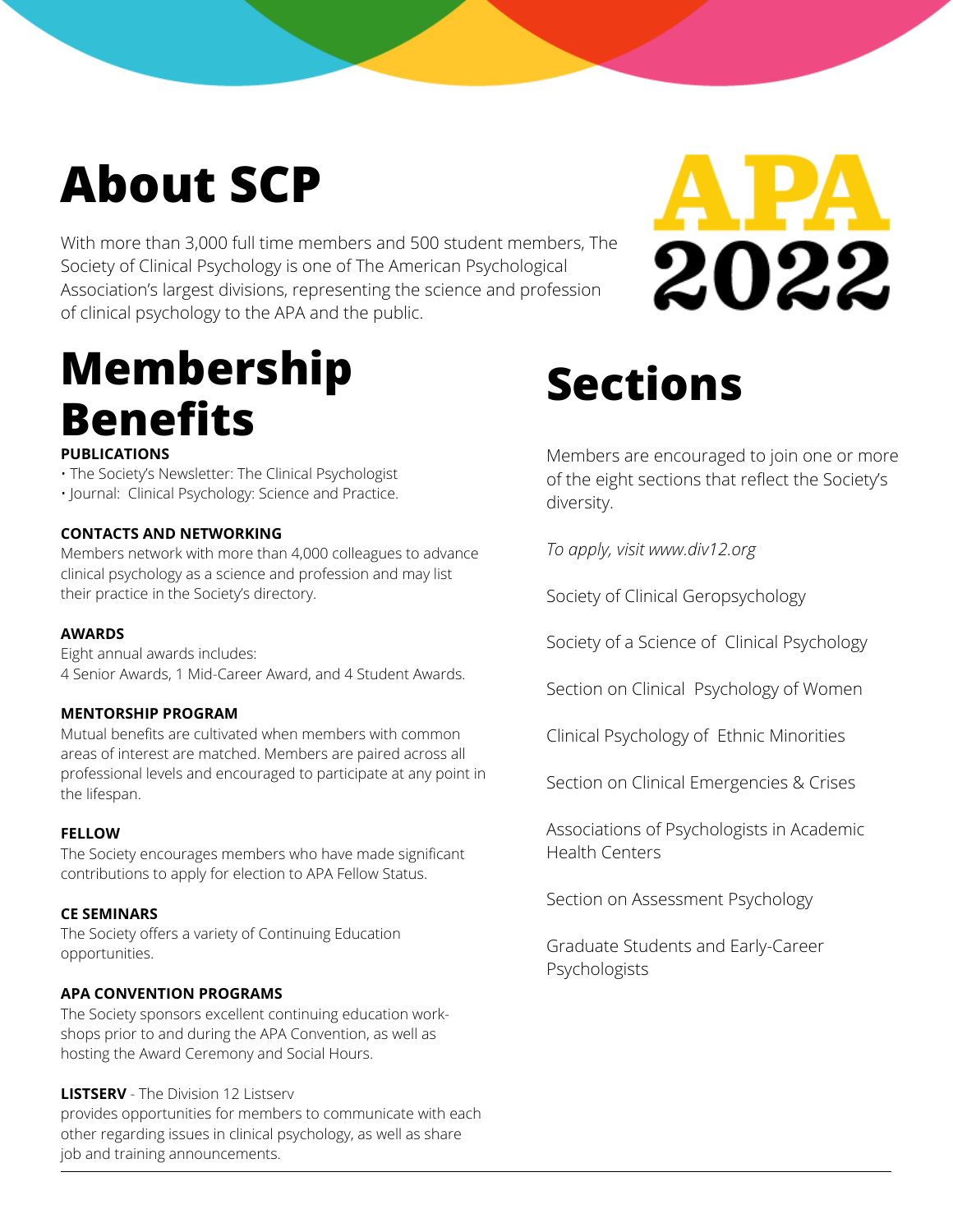## **Registering for Convention**



If you haven't already done so, you can register for both APA Convention and for your Hotel:

### **[REGISTER](https://convention.apa.org/pricing) HERE**

APA negotiated the best room rates for hotels near the Minneapolis Convention Center. Special rates are only guaranteed from April 26 through early July.

Not booking your stay through the official APA hotel reservation tool in the APA 2022 registration system impacts APA both directly, through attrition fees charged for unused pre-contracted rooms, and indirectly through the loss of negotiation leverage for meeting space, dates, and better room rates for attendees in subsequent years.

### **For [complete](https://convention.apa.org/attend/hotels) details click here**

### **Convention Headquarters Hotel**

Hilton Minneapolis Hyatt Regency Minneapolis Hotel

### **Hotels**

Holiday Inn Express & Suites Downtown Minneapolis Convention Center Loews Minneapolis Hotel Marriott Minneapolis City Center Hotel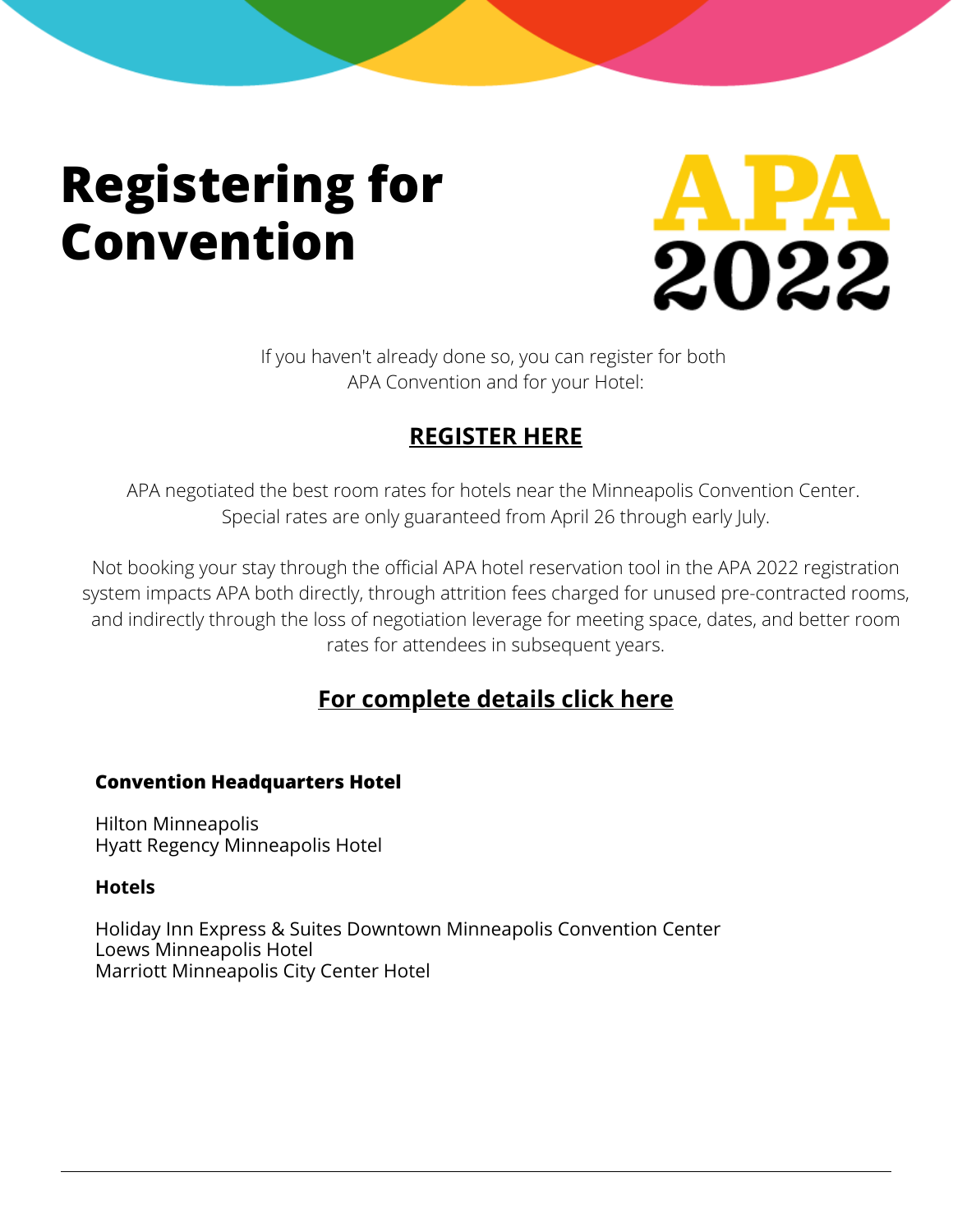# Agenda At a Glance



|                                                                             | <b>Thursday</b><br><b>August 4</b>                                                                                    | <b>Friday</b><br><b>August 5</b>                                                                           | <b>Saturday</b><br><b>August 6</b>                                                                                                   |  |
|-----------------------------------------------------------------------------|-----------------------------------------------------------------------------------------------------------------------|------------------------------------------------------------------------------------------------------------|--------------------------------------------------------------------------------------------------------------------------------------|--|
| 8:00                                                                        |                                                                                                                       |                                                                                                            | <b>Digital Healthcare: Effective</b><br>eHealth Applications for<br><b>Aggressive Behavior and</b><br><b>Substance Abuse</b>         |  |
| 9:00                                                                        | <b>Invited Address by Thema</b><br>S. Bryant, PhD                                                                     | Invited Address by Debra M.<br>Kawahara, PhD                                                               | Am I Making More Of It<br>Than I Should? Responding<br>to Sexual Harassment and<br><b>Gender Bias in Academic</b><br><b>Medicine</b> |  |
| 10:00                                                                       |                                                                                                                       | <b>Etiology of Discrimination:</b><br><b>Working Towards</b><br><b>Prevention Rather than</b><br>Pathology |                                                                                                                                      |  |
| 11:00                                                                       | <b>Trauma Processing Using</b><br><b>Culturally Responsive</b><br><b>Modalities for Black Youth</b>                   |                                                                                                            |                                                                                                                                      |  |
| 12:00                                                                       |                                                                                                                       |                                                                                                            |                                                                                                                                      |  |
| 1:00                                                                        | Believing and Belonging as<br>a Muslim Minority:<br><b>Implications for Mental</b><br><b>Health Care and Practice</b> |                                                                                                            | Evidence-Based<br>Psychodynamic Suicide<br>Assessment                                                                                |  |
| Symposium 2.0<br><b>Skill Building Session</b><br>Division & Social Program |                                                                                                                       |                                                                                                            |                                                                                                                                      |  |
| <b>Invited Address</b><br><b>Critical Conversation</b>                      |                                                                                                                       |                                                                                                            |                                                                                                                                      |  |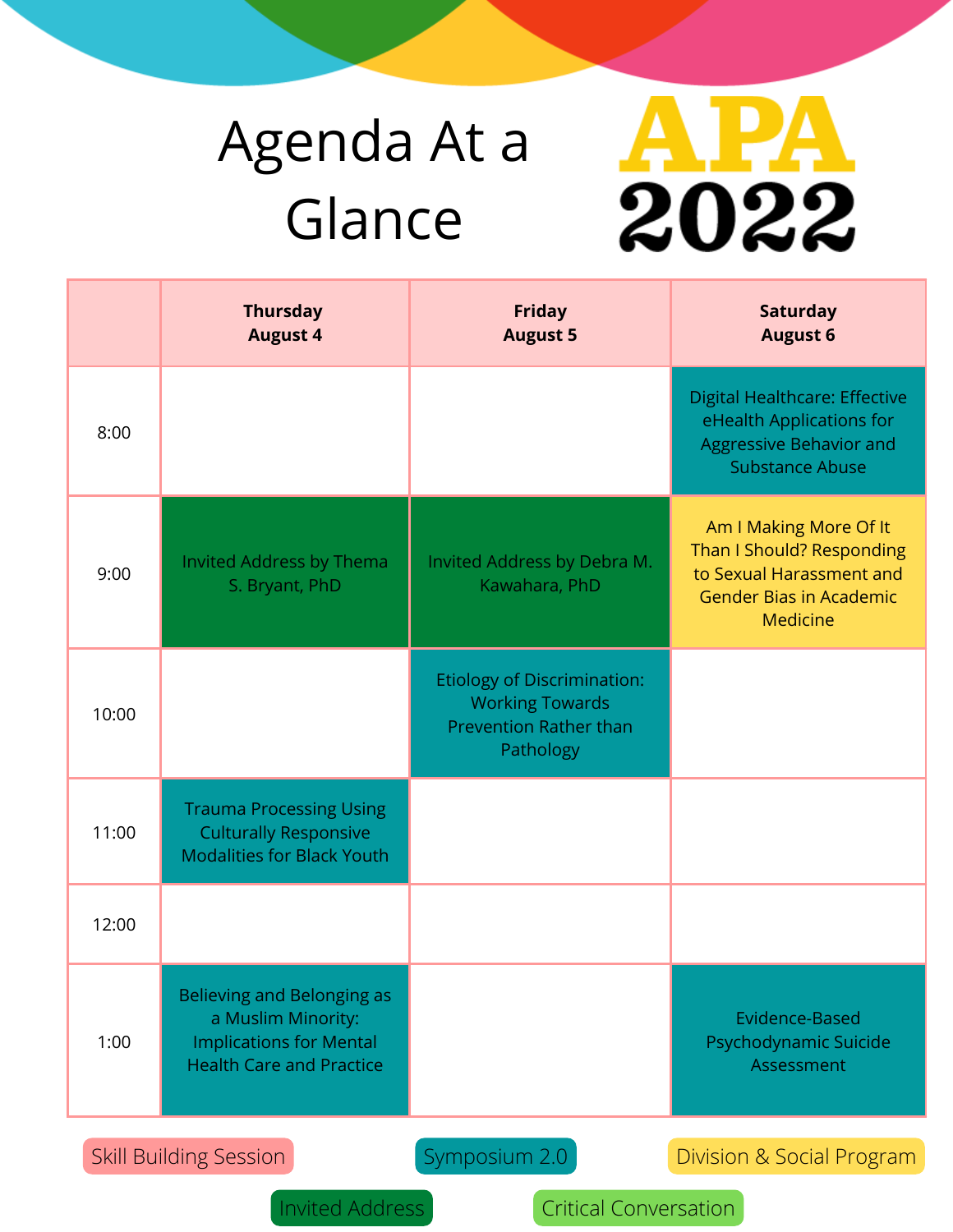# Agenda At a Glance



|      | <b>Thursday</b><br><b>August 4</b>                                                                                                   | <b>Friday</b><br><b>August 5</b>                                                                                                                                                                                                                                        | <b>Saturday</b><br><b>August 6</b>                                                                                         |
|------|--------------------------------------------------------------------------------------------------------------------------------------|-------------------------------------------------------------------------------------------------------------------------------------------------------------------------------------------------------------------------------------------------------------------------|----------------------------------------------------------------------------------------------------------------------------|
| 2:00 |                                                                                                                                      |                                                                                                                                                                                                                                                                         |                                                                                                                            |
| 3:00 | <b>Navigating the Waters</b><br>of Workers'<br>Compensation and<br><b>Disability Insurance: A</b><br><b>Primer for Psychologists</b> | M. Powell Lawton Award<br>Presentation                                                                                                                                                                                                                                  | The Atheist<br>Experience: How to be<br>a Competent<br>Therapist for the<br><b>Questioning and Non-</b><br><b>Believer</b> |
| 4:00 |                                                                                                                                      | <b>Presidential Address</b>                                                                                                                                                                                                                                             | The State of Suicide<br>and Violence Risk<br><b>Assessment Training</b><br>in APA-Accredited<br>Internships                |
| 5:00 |                                                                                                                                      | <b>Speed Mentoring Event</b><br>(Hospitality Suite)<br>8 <sub>k</sub><br><b>Distinguished Contributions</b><br>to Assessment Psychology<br>Award 2022 - Paul A. Arbisi<br>8 <sub>k</sub><br><b>How to Master the</b><br><b>Internship Application</b><br><b>Process</b> |                                                                                                                            |
| 6:00 |                                                                                                                                      | <b>Awards Ceremony</b>                                                                                                                                                                                                                                                  |                                                                                                                            |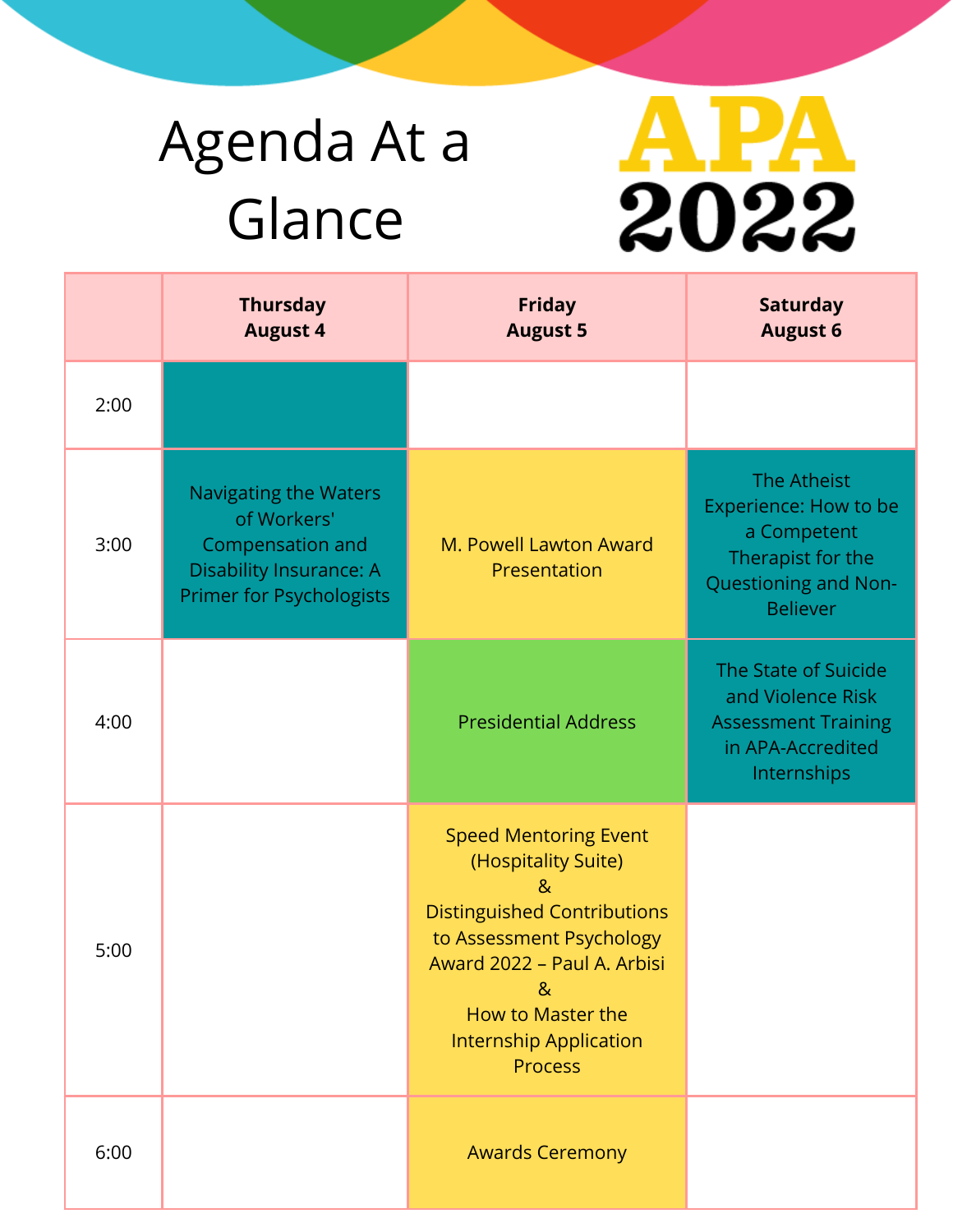## **SCP Program Details - Thursday**

**Thursday, August, 4 9:00am-9:50am Session Type: Invited Address Speaker:** Thema S. Bryant, PhD

**Session Description:** This presentation will highlight the mental health consequences of trauma with special attention to COVID-19 and the trauma of oppression. Ways of countering burnout and vicarious trauma for practitioners will be discussed.

**Thursday, August, 4 11:00am-11:50am Session Type: Poster Session** 

**Thursday, August, 4 11:00am-11:50am Session Type:** Symposium 2.0 **Session Title:** Trauma Processing Using Culturally Responsive Modalities for Black Youth **Speaker(s):** Xuan Stevens, PhD, MA; Aaron M Porte, MA

**Session Description:** This presentation elucidates the significance of advocating for a population of Black youth by developing a cultural trauma intervention model for youth who incur the deleterious, disproportional effects of racism that compounds its negative effects.

**Thursday, August, 4**

**1:00pm-2:50pm**

**Session Type: Symposium 2.0** 

**Session Title:** Believing and Belonging as a Muslim Minority: Implications for Mental Health Care and Practice

**Speaker(s):** Rania Awaad, MD; Salwa Barhumi, EdD; Kamal Suleiman; Huma Manjra; Shahd Fulath Khan, BS

**Session Description:** Everyone needs to belong. But what if who you are threatens that need? We explore the diversities and commonalities in Muslims' (Muslim students, healthcare workers, Black Muslims, and Uyghur refugees) mental health experiences, needs, and strengths.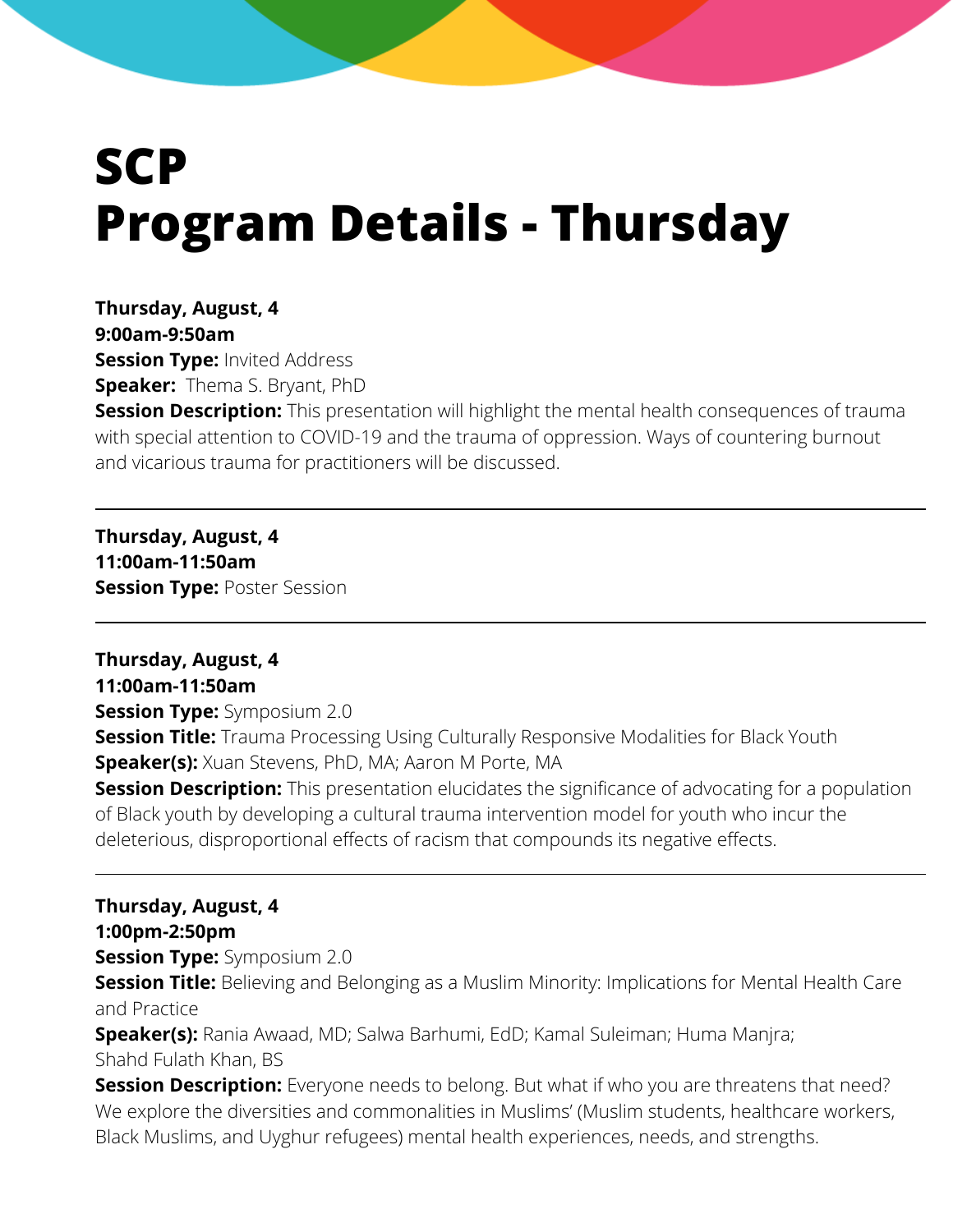## **SCP Program Details - Thurs. cont.**

**Thursday, August, 4**

**3:00pm-4:50pm**

**Session Type:** Symposium 2.0

**Session Title:** Navigating the Waters of Workers' Compensation and Disability Insurance: A Primer for Psychologists

**Speaker(s):** Miranda Kofeldt, PhD; Michael Lacroix, PhD; Les Kertay, PhD; Katie Connell, PhD **Session Description:** Learn about working with disability & workers' comp insurances to increase access to psychological services for those with injuries or impairments that negatively impact quality of life and self-efficacy by interfering with daily & work functioning.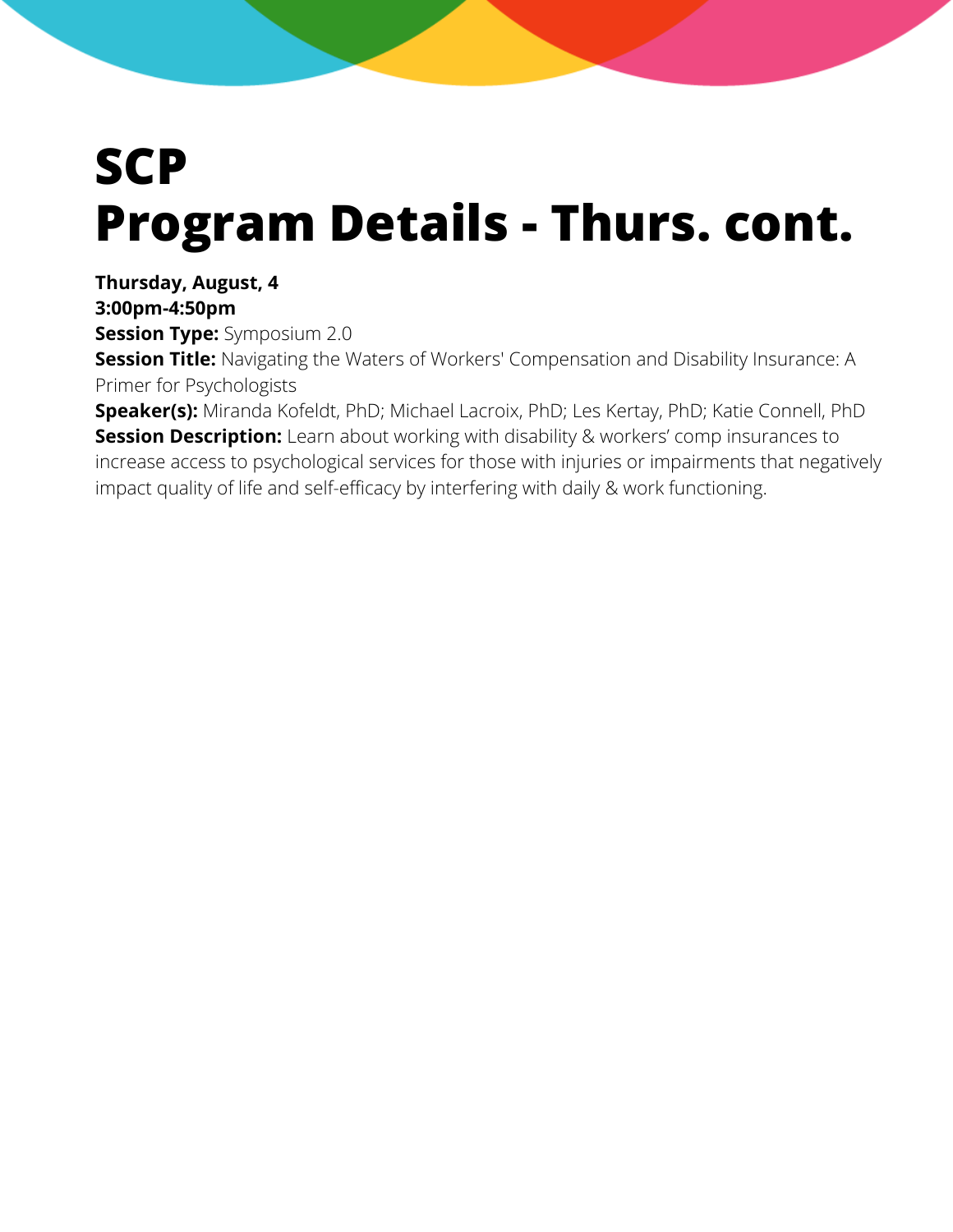## **SCP Program Details - Friday**

**Friday, August, 5 9:00am-9:50am Session Type: Invited Address Speaker:** Debra M. Kawahara, PhD **Session Description:** This keynote will focus on areas that clinical psychology can have a significant impact on human rights and wellbeing and providing solutions through psychological science and practice.

**Friday, August, 5 10:00am-10:50am Session Type: Symposium 2.0 Session Title:** Etiology of Discrimination: Working Towards Prevention Rather than Pathology **Speaker(s):** Rabiatu Barrie, PhD; Sahar Al-Najjar, MA **Session Description:** We are exploring how MENA (Middle Eastern/North African) adults conceptualize the quality care in mental health systems. Our study utilized a sample of 10 adults who identified as Middle Eastern or North African and are currently living in the U.S.

**Friday, August, 5 11:00am-11:50am Session Type: Poster Session** 

**Friday, August, 5 3:00pm-3:50pm Session Type: Business Meeting Session Title:** M. Powell Lawton Award Presentation, Address by Thomas Hadjistavropolous, PhD, ABPP

**Session Description:** Pain in people with limited ability to communicate due to dementia is common but often undertreated. Developments in observational approaches to pain assessment and solutions for overcoming gaps in clinician continuing education will be reviewed.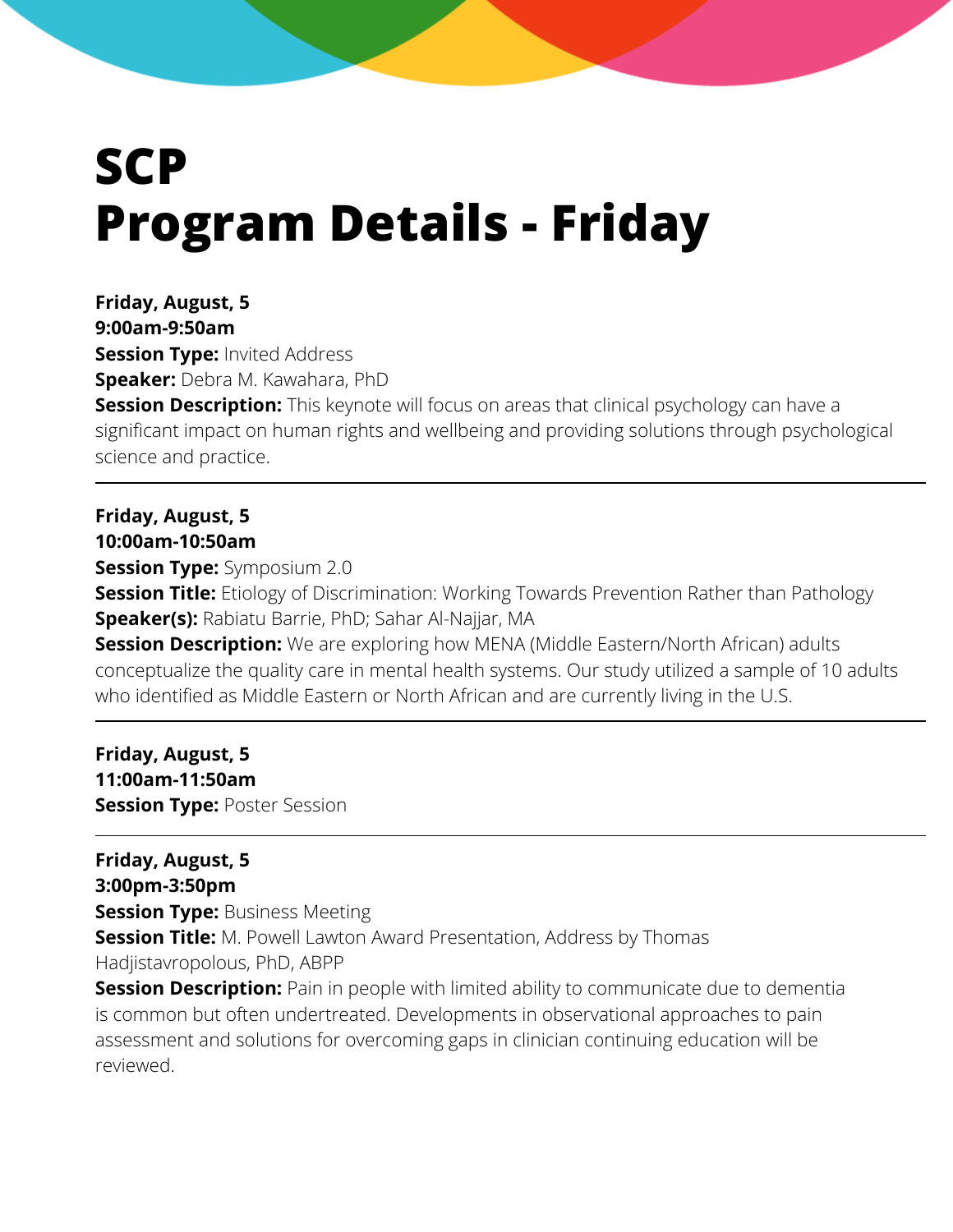## **SCP Program Details - Fri. cont.**

### **Friday, August, 5**

**3:00pm-3:50pm**

**Session Type: Critical Conversations** 

**Session Title:** Role of Digital Therapeutics in Stepped Care Model of Mental Health **Speaker(s):** Jessica Flannery, PhD; Laura Garcia, PhD; Chloe Nicksicsigmon, PhD; Leslie Roos, PhD **Session Description:** This critical conversations will discuss the role of digital therapeutics in the future of stepped care models. It will specifically emphasize areas to improve as well as common misconceptions of digital therapeutics.

**Friday, August, 5 4:00pm-4:50pm**

**Session Type: Presidential Address** 

**Session Title:** Presidential Address by Kalyani Gopal, PhD

**Session Description:** The focus is to view clinical psychologists as global citizens addressing patient care and academic training within the lens of the theoretical framework of intersectional relationships over one's lifespan and genetic load.

**Friday, August 5 5:00pm-5:50pm Session Type:** Symposium 2.0

**Session Title:** Distinguished Contributions to Assessment Psychology Award 2022 - Paul Arbisi **Session Description:** The assessment section of Division 12 honors an awardee who has made notable lifetime contributions to the field. Join us to hear from this year's awardee about their work, its impact, and future directions for the field of assessment psychology.

### **Friday, August 5 5:00pm-5:50pm**

**Session Type: Critical Conversations** 

**Session Title:** How to Master the Internship Application Process

**Speaker(s):** Shifali Singh, PhD; Jill Morris, PhD; Laura Grande, PhD; Shona Vas, PhD Lauren Bradley, PhD

**Session Description:** In this symposium, an expert panel of presenters will offer an insider's view of the internship application process and provide strategies for how to find and successfully apply to internships that meet the applicant's goals.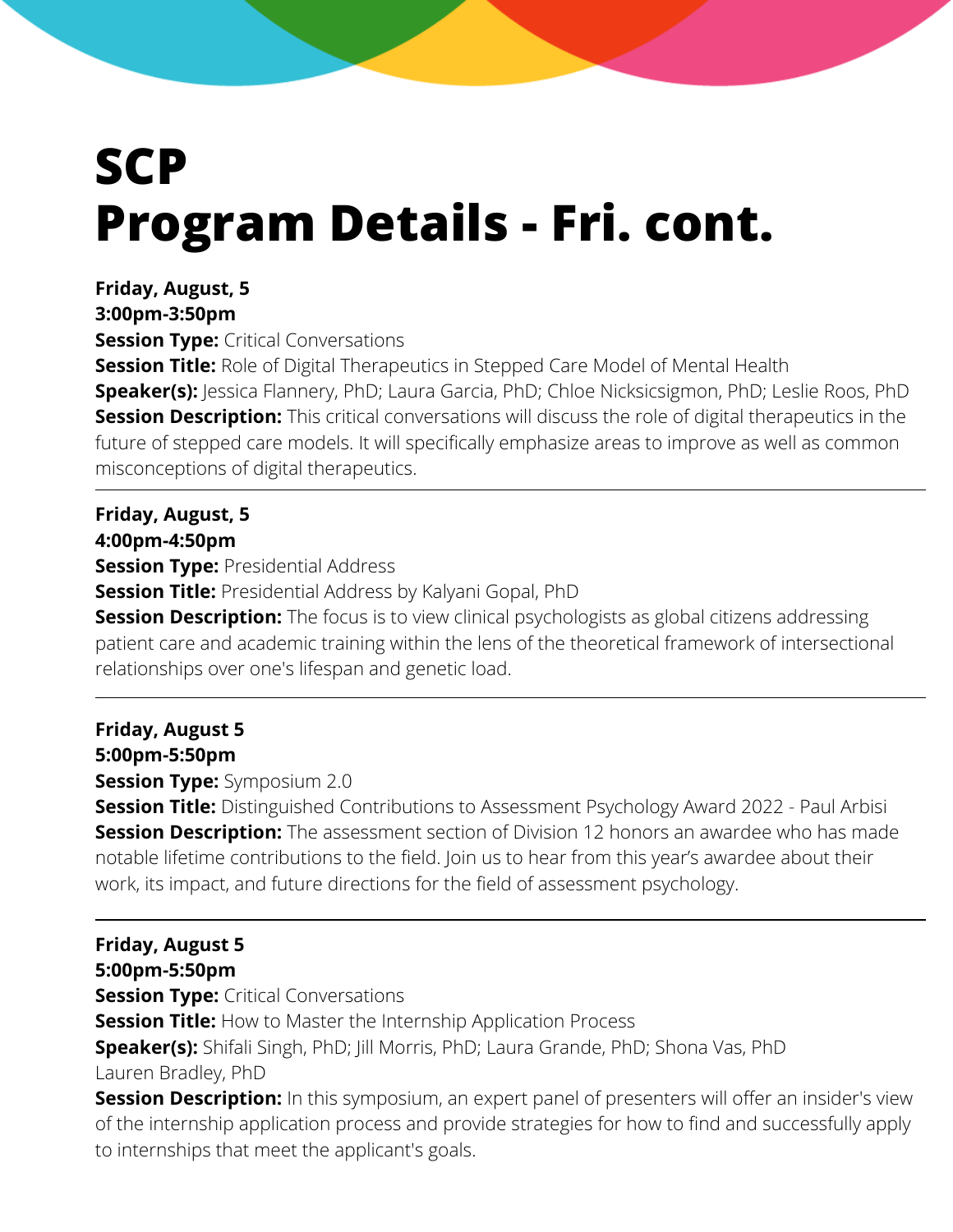## **SCP Program Details - Saturday**

### **Saturday, August, 6**

**8:00am-9:50am**

**Session Type: Symposium 2.0** 

**Session Title:** Digital Healthcare: Effective eHealth Applications for Aggressive Behavior and Substance Abuse

**Speaker(s):** Celeste Sangiorgio, PhD, MA Caroline Easton, PhD; Cassandra Berbary, PhD; Cory Crane, PhD

**Session Description:** This symposium presents findings on overall effectiveness for eHealth interventions that target aggressive behaviors among adults and adolescents and reviews ongoing digital treatments for aggressive behavior and substance abuse.

**Saturday, August, 6 9:00am-9:50am**

**Session Type: Critical Conversations** 

**Session Title:** Am I Making More Of It Than I Should? Responding to Sexual Harassment and Gender Bias in Academic Medicine

**Speaker(s):** Elizabeth Cash, PhD; Susan H McDaniel, PhD

**Session Description:** Session will focus on the many changes (and lack thereof) brought on by the influx of women physicians and psychologists in AHCs. I will describe a recent study of sexual harassment and gender bias in our own Family Medicine department.

**Saturday, August, 6 1:00pm-1:50pm Session Type: Symposium 2.0 Session Title:** Evidence-Based Psychodynamic Suicide Assessment **Speaker(s):** Michael Prazak, PhD; Rachel Bacigalupi, MS **Session Description:** Improvement of suicide assessment and treatment is a vital need. Psychodynamic research permits identifying and integrating typically-excluded but relevant suicide factors and theory, increasing effectiveness and decreasing liability and loss.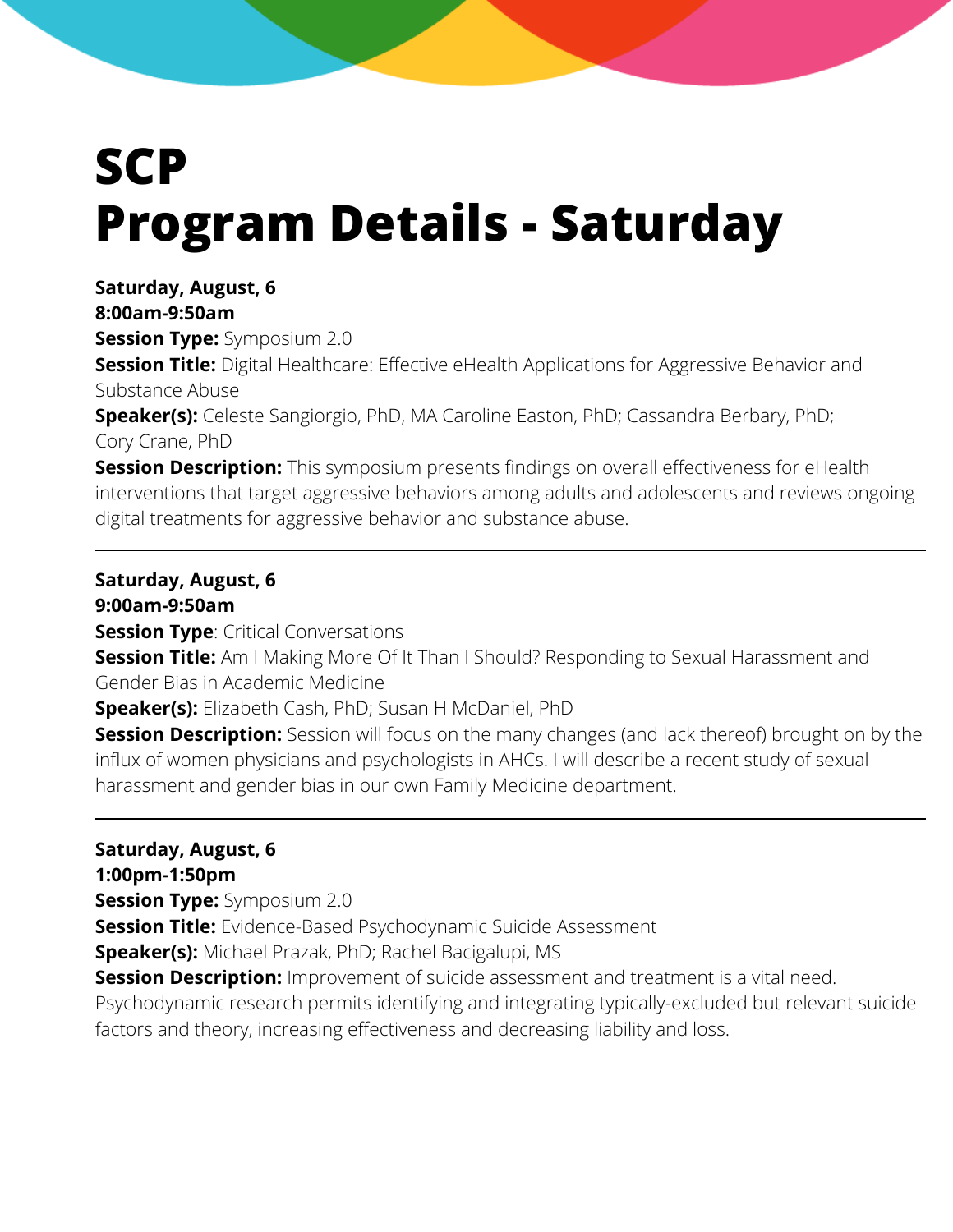## **SCP Program Details**

**Saturday, August, 6 3:00pm-3:50pm Session Type: Symposium 2.0 Session Title:** The Atheist Experience: How to be a Competent Therapist for the Questioning and Non-Believer **Speaker(s):** Scott McDonald, PhD; Michael Vriesman, MS

**Session Description**: The purpose of this session is to provide psychologists the information and tools needed to competently work with atheists.

**Saturday, August, 6 4:00pm-4:50pm Session Type:** Symposium 2.0 **Session Title:** The State of Suicide and Violence Risk Assessment Training in APA-Accredited Internships **Speaker(s):** Thema Bryant, PhD **Session Description:** As suicide and violence are clinical emergencies that clinicians may

encounter when providing mental health services, training in risk assessment is critical for the provision of skilled treatment. Findings from a national survey will be discussed.

*\*\* Please note that more information on the Speed Mentoring Event, Hospitality Suite Events and locations for all events will be coming soon.*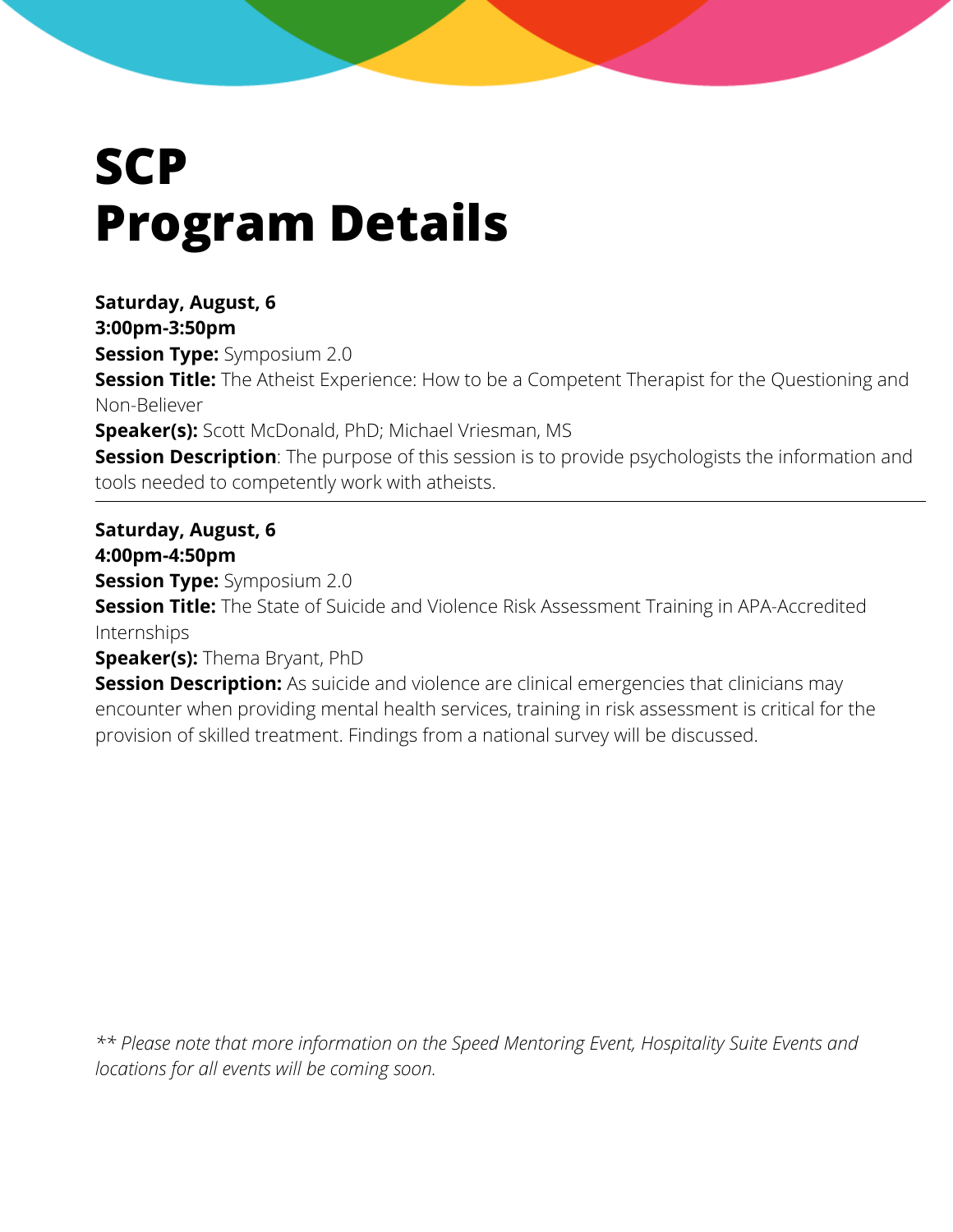### **SCP Pre-Convention Workshop**



**AUGUST 4-6**

### **"Addressing Social Justice Issues as Clinical Psychologists: Advances in Assessment and Treatment"**

Friday, August 5 8:00 - 11:50 AM CE Credits: 4 Introductory

**Enroll Here**

### **Description:**

Dr. Lenore Walker and Dr. Kalyani Gopal are the workshop presenters. The focus of this intensive workshop is to examine human trafficking and domestic violence within the lens of social justice and human rights. The intersectionality of ethnicity, color, gender-based violence, traumatogenic factors, poverty, ACEs, culture and the development of effective assessment and interventions will be addressed with case examples. During this workshop, participants will acquire culturally sensitive clinical skills regarding identification, assessment, and treatment of human trafficking and domestic violence.

### **LEARNING OBJECTIVES**

1. Demonstrate how to conduct an initial culturally sensitive assessment of potential victims of domestic violence in clinical settings.

- 2. Identify and describe three characteristics of victims of human trafficking.
- 3. Describe two skills useful in treating victims of human trafficking.

4. Prepare culturally sensitive treatment plans for trauma symptoms observed in domestic violence survivors.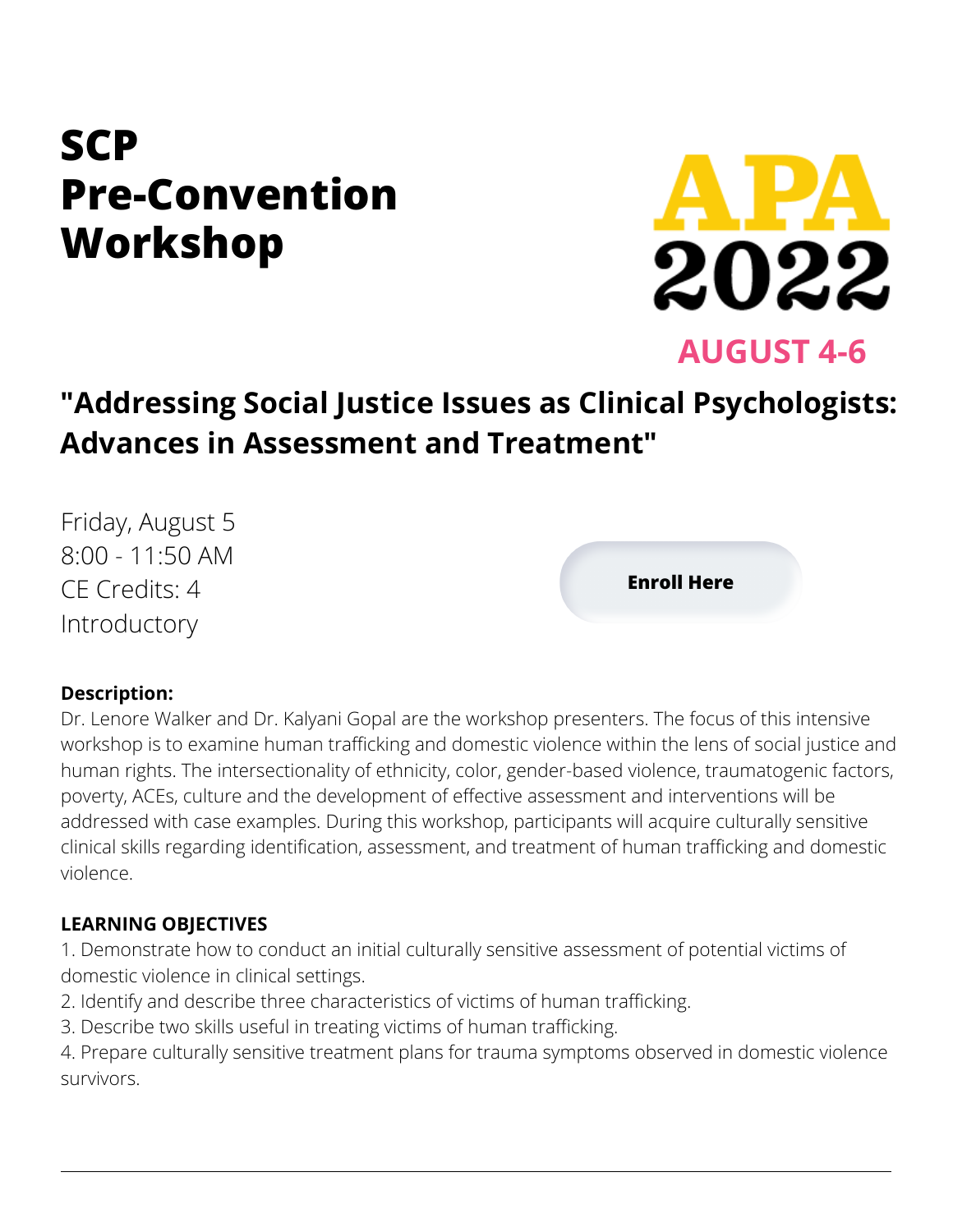## **Awards Ceremony and Social Hour AUGUST 4-6**



You're Invited to attend our 2022 Awards Ceremony & Social Hour

Friday, August 5 6:00 - 6:50 PM Social Hour will follow in Hospitality Suite

### **Congratulations to our 2022 Award Winners:**

Dr. Lenore Walker Dr. Natalie Porter Dr. Lauren Alloy Dr. Jae Puckett Dr. Riana Elyse Anderson Dr. Craig Seijas Kelly Knowles Patcharapon (Looknoo) **Thammathorn** Pannu Khin Hana-May Eadeh Than Nguyen Anna Gai Lynda Gibson Jordan Thomas

• Open to all SCP Members and Non-Members

• Opportunity to Network and Socialize with some of the Top Leaders in Clinical Psychology

• Complimentary Cocktails and Appetizers

• Posters of Student Award Winners on Display

• Hogrefe Book Series Raffle and Books on Display